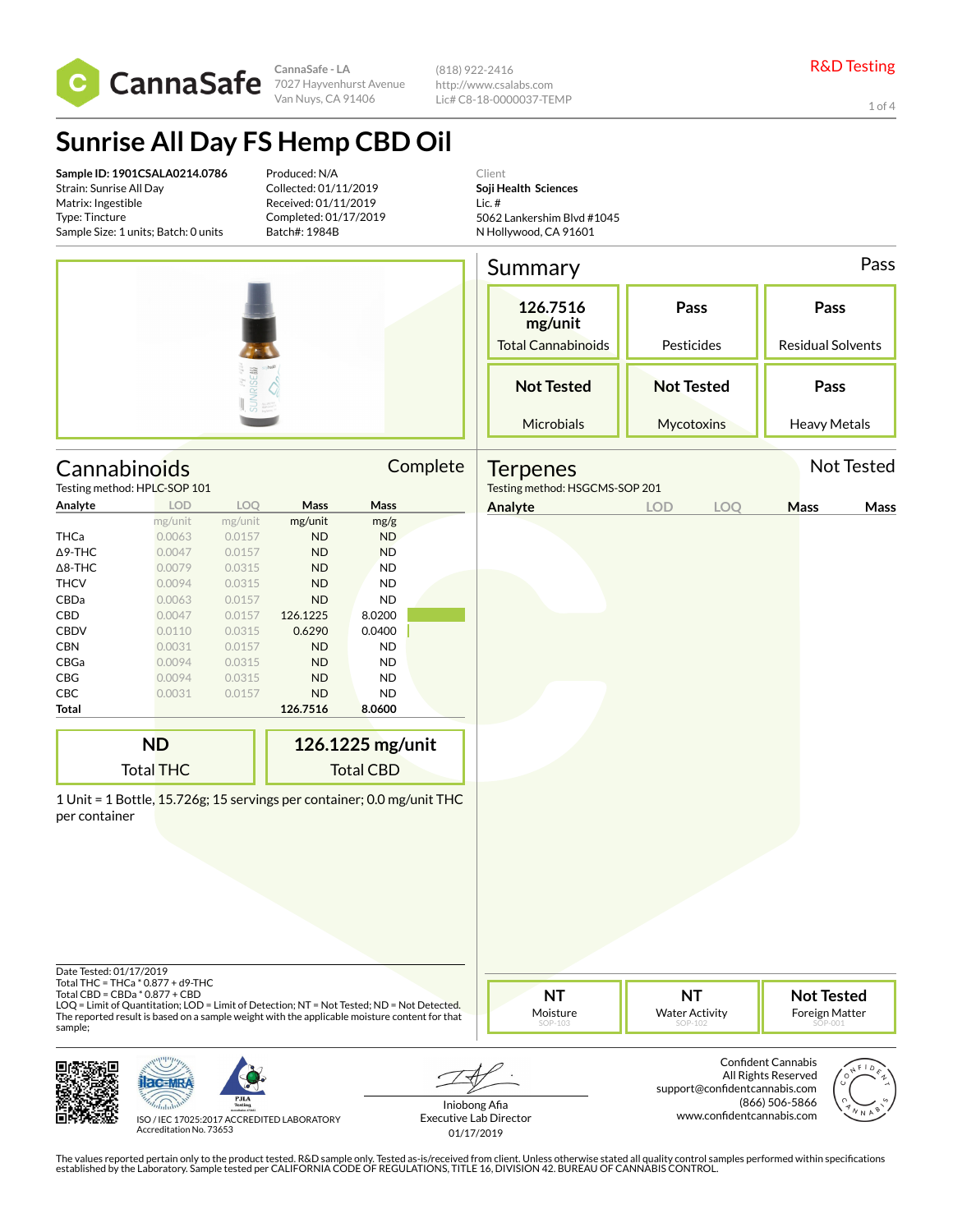

**CannaSafe - LA** Van Nuys, CA 91406

(818) 922-2416 http://www.csalabs.com Lic# C8-18-0000037-TEMP

2 of 4

Pass

## **Sunrise All Day FS Hemp CBD Oil**

**Sample ID: 1901CSALA0214.0786** Strain: Sunrise All Day Matrix: Ingestible Type: Tincture Sample Size: 1 units; Batch: 0 units

Produced: N/A Collected: 01/11/2019 Received: 01/11/2019 Completed: 01/17/2019 Batch#: 1984B

Client **Soji Health Sciences** Lic. # 5062 Lankershim Blvd #1045 N Hollywood, CA 91601

#### Pesticides

Test Method: LCMS & GCMS-SOP 301

| Analyte             | <b>LOD</b> | LOO       | Limit     | <b>Mass</b> | <b>Status</b> | Analyte                   | <b>LOD</b> | LOO       | Limit     | Mass      | <b>Status</b> |
|---------------------|------------|-----------|-----------|-------------|---------------|---------------------------|------------|-----------|-----------|-----------|---------------|
|                     | $\mu$ g/g  | $\mu$ g/g | $\mu$ g/g | $\mu$ g/g   |               |                           | $\mu$ g/g  | $\mu$ g/g | $\mu$ g/g | $\mu$ g/g |               |
| Abamectin           | 0.005      | 0.1       | 0.3       | <b>ND</b>   | Pass          | Fludioxonil               | 0.001      | 0.1       | 30.0      | <b>ND</b> | Pass          |
| Acephate            | 0.000      | 0.1       | 5.0       | <b>ND</b>   | Pass          | Hexythiazox               | 0.000      | 0.1       | 2.0       | <b>ND</b> | Pass          |
| Acequinocyl         | 0.000      | 0.1       | 4.0       | <b>ND</b>   | Pass          | Imazalil                  | 0.100      | 0.3       | 0.1       | <b>ND</b> | Pass          |
| Acetamiprid         | 0.000      | 0.1       | 5.0       | <b>ND</b>   | Pass          | Imidacloprid              | 0.001      | 0.1       | 3.0       | <b>ND</b> | Pass          |
| Aldicarb            | 0.100      | 0.3       | 0.1       | <b>ND</b>   | Pass          | Kresoxim Methyl           | 0.003      | 0.1       | 1.0       | <b>ND</b> | Pass          |
| Azoxystrobin        | 0.000      | 0.1       | 40.0      | <b>ND</b>   | Pass          | Malathion                 | 0.001      | 0.1       | 5.0       | <b>ND</b> | Pass          |
| <b>Bifenazate</b>   | 0.000      | 0.1       | 5.0       | <b>ND</b>   | Pass          | Metalaxyl                 | 0.001      | 0.1       | 15.0      | <b>ND</b> | Pass          |
| <b>Bifenthrin</b>   | 0.000      | 0.1       | 0.5       | <b>ND</b>   | Pass          | Methiocarb                | 0.100      | 0.3       | 0.1       | <b>ND</b> | Pass          |
| <b>Boscalid</b>     | 0.001      | 0.1       | 10.0      | <b>ND</b>   | Pass          | Methomyl                  | 0.001      | 0.1       | 0.1       | <b>ND</b> | Pass          |
| Captan              | 0.001      | 0.1       | 5.0       | <b>ND</b>   | Pass          | <b>Methyl Parathion</b>   | 0.100      | 0.3       | 0.1       | <b>ND</b> | Pass          |
| Carbaryl            | 0.001      | 0.1       | 0.5       | <b>ND</b>   | Pass          | Mevinphos                 | 0.100      | 0.1       | 0.1       | <b>ND</b> | Pass          |
| Carbofuran          | 0.100      | 0.3       | 0.1       | <b>ND</b>   | Pass          | Myclobutanil              | 0.004      | 0.1       | 9.0       | <b>ND</b> | Pass          |
| Chlorantraniliprole | 0.001      | 0.1       | 40.0      | <b>ND</b>   | Pass          | Naled                     | 0.004      | 0.1       | 0.5       | <b>ND</b> | Pass          |
| Chlordane           | 0.100      | 0.3       | 0.1       | <b>ND</b>   | Pass          | Oxamvl                    | 0.000      | 0.1       | 0.2       | <b>ND</b> | Pass          |
| Chlorfenapyr        | 0.100      | 0.3       | 0.1       | <b>ND</b>   | Pass          | Paclobutrazol             | 0.100      | 0.3       | 0.1       | <b>ND</b> | Pass          |
| Chlorpyrifos        | 0.100      | 0.3       | 0.1       | <b>ND</b>   | Pass          | Pentachloronitrobenzene   | 0.000      | 0.1       | 0.2       | <b>ND</b> | Pass          |
| Clofentezine        | 0.001      | 0.1       | 0.5       | <b>ND</b>   | Pass          | Permethrin                | 0.001      | 0.1       | 20.0      | <b>ND</b> | Pass          |
| Coumaphos           | 0.100      | 0.3       | 0.1       | <b>ND</b>   | Pass          | Phosmet                   | 0.000      | 0.1       | 0.2       | <b>ND</b> | Pass          |
| Cyfluthrin          | 0.001      | 0.1       | 1.0       | <b>ND</b>   | Pass          | <b>Piperonyl Butoxide</b> | 0.001      | 0.1       | 8.0       | <b>ND</b> | Pass          |
| Cypermethrin        | 0.000      | 0.1       | 1.0       | <b>ND</b>   | Pass          | Prallethrin               | 0.000      | 0.1       | 0.4       | <b>ND</b> | Pass          |
| Daminozide          | 0.100      | 0.3       | 0.1       | <b>ND</b>   | Pass          | Propiconazole             | 0.000      | 0.1       | 20.0      | <b>ND</b> | Pass          |
| <b>DDVP</b>         | 0.100      | 0.3       | 0.1       | <b>ND</b>   | Pass          | Propoxur                  | 0.100      | 0.3       | 0.1       | <b>ND</b> | Pass          |
| Diazinon            | 0.001      | 0.1       | 0.2       | <b>ND</b>   | Pass          | Pyrethrins                | 0.000      | 0.1       | 1.0       | <b>ND</b> | Pass          |
| Dimethoate          | 0.100      | 0.3       | 0.1       | <b>ND</b>   | Pass          | Pyridaben                 | 0.001      | 0.1       | 3.0       | <b>ND</b> | Pass          |
| Dimethomorph        | 0.001      | 0.1       | 20.0      | <b>ND</b>   | Pass          | Spinetoram                | 0.001      | 0.1       | 3.0       | <b>ND</b> | Pass          |
| Ethoprophos         | 0.100      | 0.3       | 0.1       | <b>ND</b>   | Pass          | Spinosad                  | 0.000      | 0.1       | 3.0       | <b>ND</b> | Pass          |
| Etofenprox          | 0.100      | 0.3       | 0.1       | <b>ND</b>   | Pass          | Spiromesifen              | 0.001      | 0.1       | 12.0      | <b>ND</b> | Pass          |
| Etoxazole           | 0.010      | 0.1       | 1.5       | <b>ND</b>   | Pass          | Spirotetramat             | 0.000      | 0.1       | 13.0      | <b>ND</b> | Pass          |
| Fenhexamid          | 0.001      | 0.1       | 10.0      | <b>ND</b>   | Pass          | Spiroxamine               | 0.100      | 0.3       | 0.1       | <b>ND</b> | Pass          |
| Fenoxycarb          | 0.100      | 0.3       | 0.1       | <b>ND</b>   | Pass          | Tebuconazole              | 0.002      | 0.1       | 2.0       | <b>ND</b> | Pass          |
| Fenpyroximate       | 0.001      | 0.1       | 2.0       | <b>ND</b>   | Pass          | Thiacloprid               | 0.100      | 0.3       | 0.1       | <b>ND</b> | Pass          |
| Fipronil            | 0.100      | 0.3       | 0.1       | <b>ND</b>   | Pass          | Thiamethoxam              | 0.000      | 0.1       | 4.5       | <b>ND</b> | Pass          |
| Flonicamid          | 0.001      | 0.1       | 2.0       | <b>ND</b>   | Pass          | Trifloxystrobin           | 0.001      | 0.1       | 30.0      | <b>ND</b> | Pass          |

Date Tested: 01/15/2019 LOQ = Limit of Quantitation; LOD = Limit of Detection; NT = Not Tested; ND = Not Detected.





ISO / IEC 17025:2017 ACCREDITED LABORATORY Accreditation No. 73653

Iniobong Afia Executive Lab Director 01/17/2019

Confident Cannabis All Rights Reserved support@confidentcannabis.com (866) 506-5866 www.confidentcannabis.com

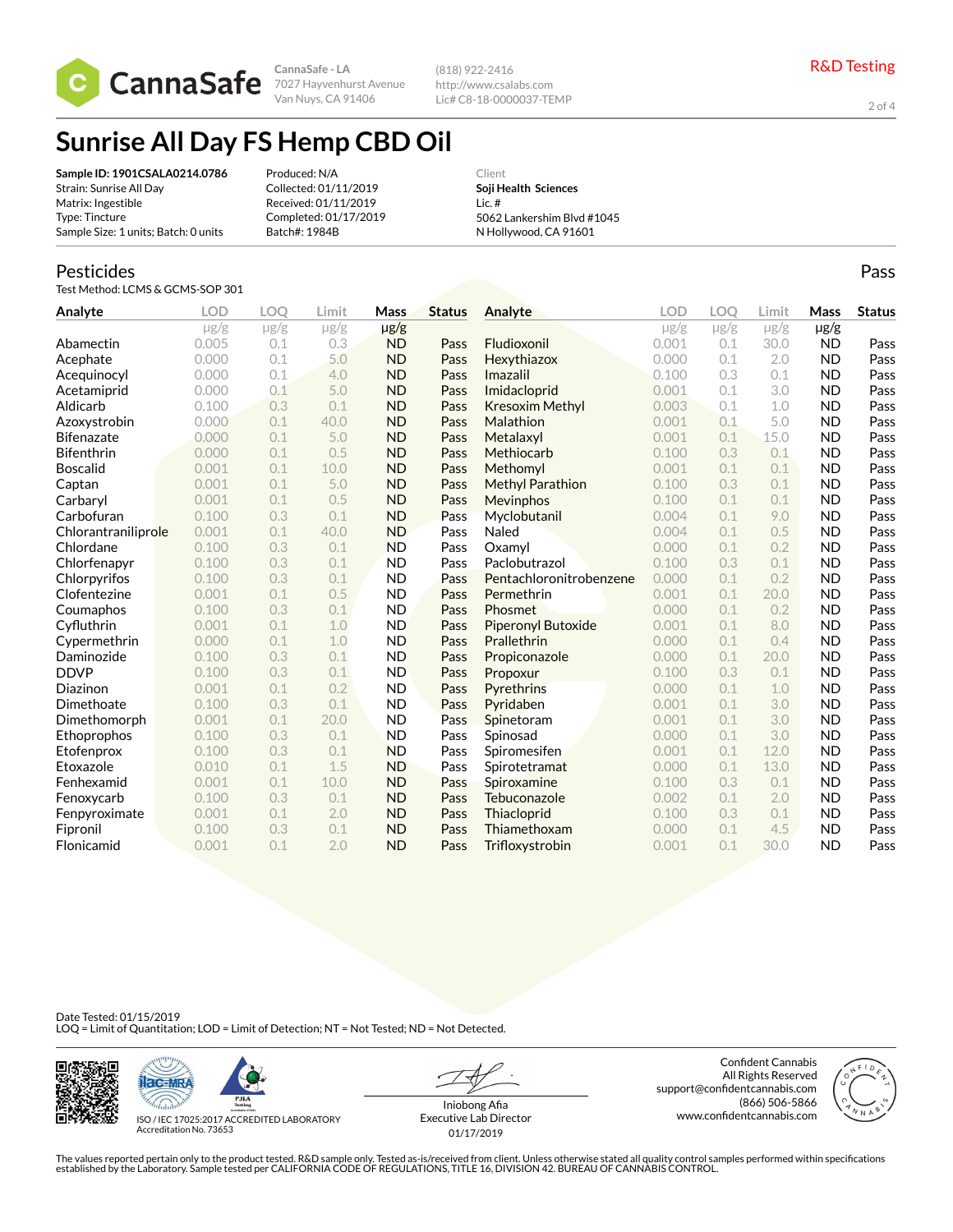

**CannaSafe - LA** 7027 Hayvenhurst Avenue Van Nuys, CA 91406

(818) 922-2416 http://www.csalabs.com Lic# C8-18-0000037-TEMP

3 of 4

Pass

### **Sunrise All Day FS Hemp CBD Oil**

| Sample ID: 1901CSALA0214.0786        | Produced: N/A         | Client                     |  |
|--------------------------------------|-----------------------|----------------------------|--|
| Strain: Sunrise All Day              | Collected: 01/11/2019 | Soji Health Sciences       |  |
| Matrix: Ingestible                   | Received: 01/11/2019  | Lic. #                     |  |
| Type: Tincture                       | Completed: 01/17/2019 | 5062 Lankershim Blvd #1045 |  |
| Sample Size: 1 units; Batch: 0 units | Batch#: 1984B         | N Hollywood, CA 91601      |  |

### Heavy Metals

|                               | Analyte | LOD       | LOC.     | ∟imit     | Mass      | <b>Status</b> |
|-------------------------------|---------|-----------|----------|-----------|-----------|---------------|
|                               |         |           |          |           |           |               |
| Testing method: ICPMS-SOP 501 |         | $\mu$ g/g | µg/g     | $\mu$ g/g | $\mu$ g/g |               |
|                               | Arsenic | 0.001000  | 0.010000 | 1.500000  | <b>ND</b> | Pass          |
|                               | Cadmium | 0.001000  | 0.010000 | 0.500000  | <b>ND</b> | Pass          |
|                               | Lead    | 0.001000  | 0.010000 | 0.500000  | 0.019648  | Pass          |
|                               | Mercury | 0.001000  | 0.010000 | 3.000000  | <b>ND</b> | Pass          |

Date Tested: 01/15/2019<br>LOQ = Limit of Quantitation; LOD = Limit of Detection; NT = Not Tested; ND = Not Detected.





ISO / IEC 17025:2017 ACCREDITED LABORATORY Accreditation No. 73653

Iniobong Afia Executive Lab Director 01/17/2019

Confident Cannabis All Rights Reserved support@confidentcannabis.com (866) 506-5866 www.confidentcannabis.com